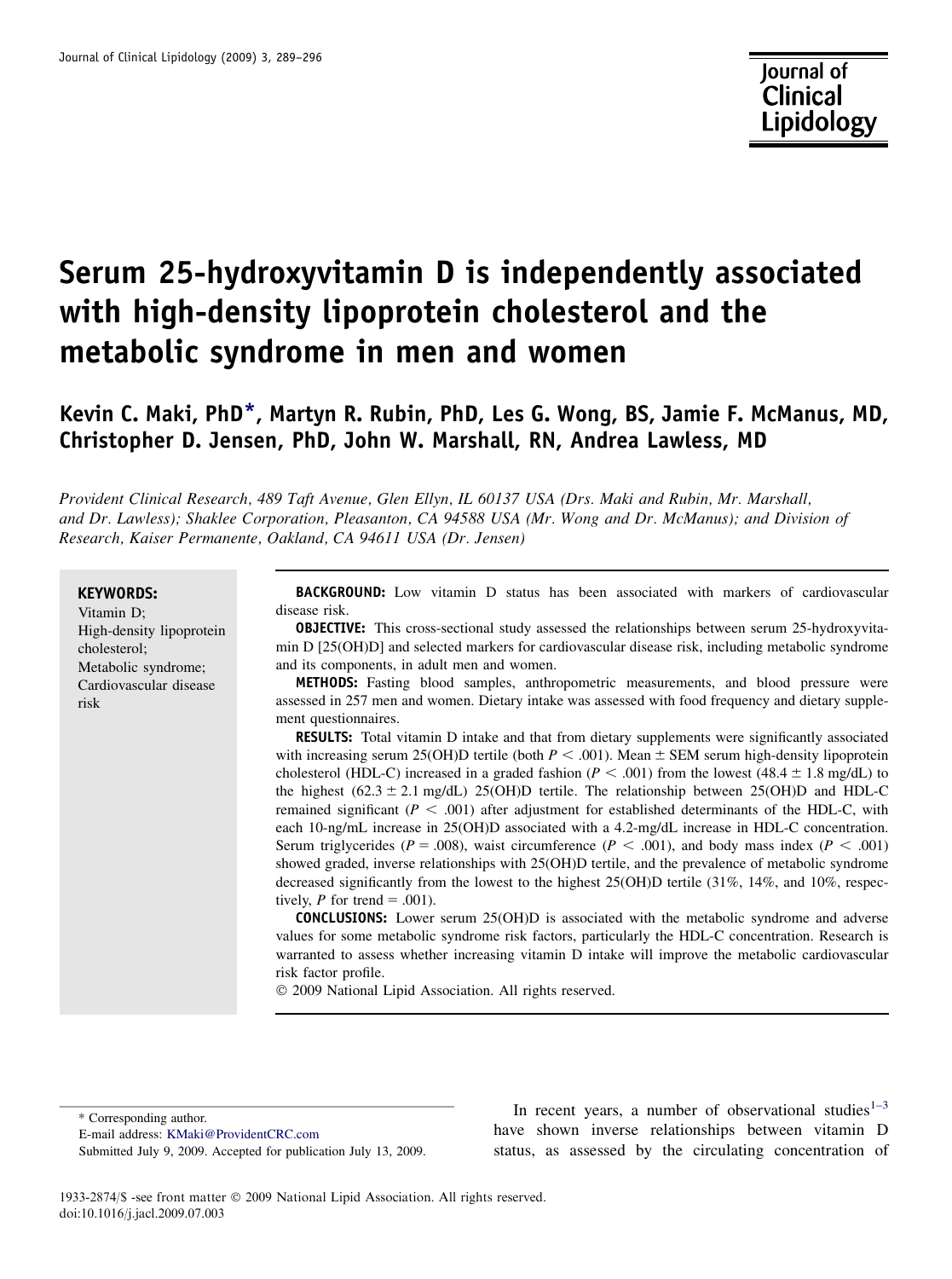25-hydroxyvitamin D [25(OH)D], and the incidence of several chronic diseases, especially cardiovascular disease. Moreover, low vitamin D status has been associated with several markers of cardiovascular disease risk, including the metabolic syndrome and its components. $4-10$ 

A serum concentration of  $25(OH)D \ge 30$  ng/mL is considered sufficient,  $\leq$ 30 ng/mL is considered insufficient, and  $\leq$ 20 ng/mL reflects vitamin D deficiency.<sup>[11](#page-6-0)</sup> Vitamin D insufficiency is common in the United States, with population studies suggesting that approximately 30% to 50% of the general population has circulating 25(OH)D levels  $\leq$ 30 ng/mL.<sup>[11,12](#page-6-0)</sup> The Institute of Medicine recom-mends 200 IU/day of dietary vitamin D.<sup>[13](#page-6-0)</sup> However, results from some studies have suggested that 800–1000 IU of dietary vitamin D may be needed to maintain sufficient vitamin D status, particularly in locations where sun exposure is limited and for high-risk groups such as the elderly and dark-skinned individuals.<sup>[2,11](#page-6-0)</sup>

Given that few foods are rich dietary sources of vitamin D, supplementation of the diet through consumption of vitamin D-fortified foods or dietary supplements may be necessary to maintain sufficient vitamin D status.<sup>[12](#page-6-0)</sup> In recent years, some researchers have suggested that greater intakes of vitamin D, including supplementation when diet is inadequate, should be recommended for the general population because of the low known risk and high potential public health bene-fits.<sup>[2,11,14,15](#page-6-0)</sup> In light of the associations of low blood levels of 25(OH)D with cardiovascular disease risk, improved understanding of the relationships between vitamin D intakes from food and dietary supplements with blood levels of 25(OH)D and cardiovascular disease risk markers could have important public health implications.

This cross-sectional study was undertaken in a group that was anticipated to contain a high prevalence of vitamin D supplement users. The objectives were to assess the degree to which vitamin D intake from food and supplements correlates with the serum 25(OH)D level and to evaluate the relationships between 25(OH)D concentration and selected markers for cardiovascular disease risk, particularly the metabolic syndrome and its components, across a wide range of 25(OH)D concentrations.

# Methods

An institutional review board (Schulman Associates IRB, Cincinnati, OH) approved the protocol before initiation of the study, and subjects provided written informed consent before any study procedures were performed.

# Subjects

This cross-sectional investigation included men and women  $\geq 18$  years of age (n = 257). Most participants  $(n = 211)$  were attending an annual meeting in New Orleans, Louisiana, for a dietary supplement manufacturer and distributor (Shaklee Corporation, Pleasanton, CA). Results from a previous study of attendees of this annual meeting suggested that we could anticipate a high average level of  $25(OH)D$  in this group.<sup>[16](#page-6-0)</sup> Additional participants were recruited through advertising to come to a clinic in Bloomington, Indiana, or Addison, Illinois, for testing. Female subjects who were pregnant or lactating and subjects with a history of cancer (other than non-melanoma skin cancer) in the previous 2 years were excluded.

# Study questionnaires

Questionnaires assessed medical history, sun exposure, physical activity, and medication and dietary supplement use. The sun exposure questionnaire was based on studies published previously and provided a semiquantitative estimate of exposure based on hours outdoors, clothing typically worn while outdoors, and use of sunscreen.<sup>[17,18](#page-6-0)</sup> Physical activity was assessed by use of the Stanford 7-Day Physical Activity Recall questionnaire, and a physical activity score was calculated as previously described.<sup>[19](#page-6-0)</sup> Dietary intake was evaluated by use of the Harvard Food Frequency questionnaire, which assesses dietary intake during the past year.  $20$ 

# Anthropometric measures and blood pressure

Waist circumference was measured on a horizontal plane at the level of the iliac crest with a nonstretch anthropometric tape at the end of a normal expiration, according to the recommendations of the National Cholesterol Education Program Adult Treatment Panel  $III.^{21}$  $III.^{21}$  $III.^{21}$  Three measurements were taken and then averaged. If the range of values exceeded 0.5 cm, a fourth measurement was taken and the outlying value discarded. Blood pressure was obtained after the subject had been seated for at least 5 minutes. Systolic and diastolic pressures were measured twice, with values averaged, by the use of an automated blood pressure measurement device, and the appropriate sized cuff (bladder within the cuff must encircle  $\geq 80\%$  of the arm), separated by 2 minutes. Body weight was measured with a digital scale to the nearest 0.1 kg (Health-O-Meter, Model 349KLX, Boca Raton, FL).

## Laboratory measurements

Clinical laboratory measurements included serum levels of 25(OH)D, total cholesterol (TC), low-density lipoprotein cholesterol (LDL-C), high-density lipoprotein cholesterol (HDL-C), non-HDL-C, triglycerides (TG), and glucose. Blood samples were collected under fasting conditions  $(\geq 9$  hours) by the use of serum separator tubes. Lipoprotein lipid and glucose measurements were conducted by Elmhurst Memorial Hospital Laboratory (Elmhurst, IL), and 25(OH)D measurements were completed by the Mayo Clinic Laboratory (Rochester, MN). TC and TG concentrations were measured by use of the Beckman Coulter's LX20 PRO (Fullerton, CA). LDL-C concentration in mg/ dL was calculated according to the Friedewald equation<sup>2</sup>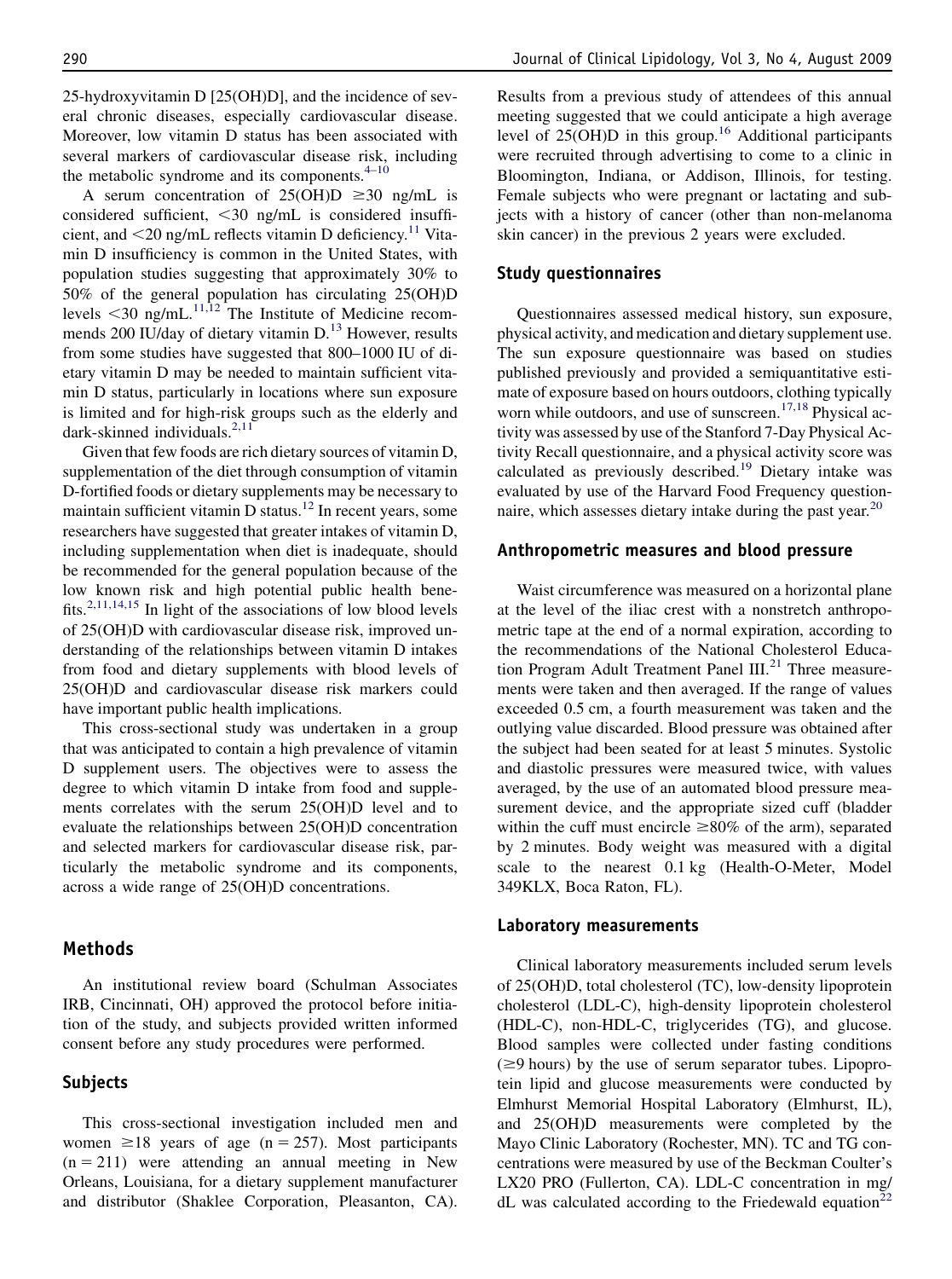as follows: LDL-C = TC – HDL-C – TG/5. Because this equation is not valid when the TG concentration is .400 mg/dL, LDL-C values were not calculated for the few subjects that had values in this range. Glucose concentration was analyzed by use of the glucose oxidase method with enzymatic reagents. $^{23}$  The analysis for serum 25(OH)D used an extraction by liquid chromatography and mass spectrometry.<sup>[24](#page-6-0)</sup>

#### Statistical analyses

Statistical analyses were conducted with SAS version 9.1.3 (SAS Institute, Cary, NC). Descriptive statistics are presented for characteristics for the study sample categorized by vitamin D supplement use and tertiles of serum 25(OH)D. Multivariate linear and logistic regression analyses were completed to evaluate associations between serum 25(OH)D concentration, the metabolic syndrome, and its components. Pearson correlation coefficients were calculated to show the strength of the relationship between serum 25(OH)D and HDL-C values in men and women. For variables that did not conform to a normal distribution, modeling was completed with and without rank or natural logarithm transformations. Because the results were not materially different, only the nontransformed results are presented. P values  $< .05$  were considered statistically significant. Values in the text are reported as mean  $\pm$  standard error of the mean, unless otherwise specified.

# Results

#### Subject characteristics

Data were collected during a period of 6 weeks in August and September of 2008. The study sample included 257 subjects, including 71 men and 186 women. Subjects were predominantly non-Hispanic white (93.4%). All were ambulatory; 16 were taking medications for lipid management and 23 for hypertension. Six subjects reported a history of type 2 diabetes mellitus.

A majority of study participants ( $n = 222, 86.4\%$ ) were vitamin D supplement users, including those who took a multivitamin containing vitamin D. Thirteen subjects used supplements that did not contain vitamin D, and 22 did not use any dietary supplements. Data for dietary intake of vitamin D were not available for 13 subjects for whom food frequency questionnaire responses were incomplete.

Thirty subjects (11.6%) had  $25(OH)D < 30$  ng/mL (vitamin D insufficiency) and 2 (0.8%) were deficient, with  $25(OH)D < 20$  ng/mL. Compared with the remainder of the sample, subjects taking vitamin D supplements had significantly ( $P = .001$ ) greater mean serum 25(OH)D (41.7  $\pm$  0.7 ng/mL) than nonusers  $(35.4 \pm 1.5 \text{ ng/mL})$ . Subjects were divided into tertiles of sun exposure based on responses to the sun exposure questionnaire. There were no significant

differences observed in serum 25(OH)D values across tertiles of estimated sun exposure:  $39.4 \pm 1.1$  ng/mL,  $41.4 \pm 1.1$  ng/ mL, and  $41.4 \pm 1.2$  ng/mL, respectively, for the first, second, and third tertiles of sun exposure.

#### Serum 25(OH)D tertiles

Subject characteristics within each tertile of serum 25(OH)D are shown in [Table 1.](#page-3-0) No significant trend across tertiles was observed for the prevalence of female sex or current cigarette smoking. A significant trend was present for ethnicity across 25(OH)D tertiles ( $P = .026$ ), with the prevalence of non-Hispanic white ethnicity/race increasing from the lowest to the highest tertile. The prevalence of metabolic syndrome decreased significantly from the first to the third tertile  $(P = .001)$ .

A significant trend for age was observed  $(P = .039)$ , which can be attributed to lower mean age in the first tertile compared with tertiles 2 and 3. Waist circumference and body mass index decreased progressively from the first to the third tertile (both  $P < .001$ ). Alcohol intake and vitamin D from food did not differ significantly across 25(OH)D tertiles. Vitamin D from supplements  $(P < .001)$  and food plus supplements ( $P < .001$ ) increased progressively from the first to the third 25(OH)D tertile. No significant relationship was present across 25(OH)D tertiles for physical activity score or blood pressure. The serum glucose concentration tended to decline with increasing 25(OH)D tertile, but this relationship was of marginal significance ( $P = .059$ ). Increasing serum 25(OH)D tertile was directly associated with the HDL-C concentration  $(P < .001)$  and inversely associated with the TG concentration ( $P = .008$ ). The relationship between serum 25(OH)D and HDL-C concentration (as continuous variables) in men and women is shown graphically in [Figure 1.](#page-4-0) Concentrations of LDL-C and non-HDL-C did not differ across tertiles of 25(OH)D.

## Multivariate models

Multivariate modeling was used to further assess the relationships between the serum 25(OH)D concentration (as a continuous variable) and components of the metabolic syndrome for which significant trends were present in univariate analyses (HDL-C, TG, waist circumference), as well as for the metabolic syndrome itself. These results are shown in [Table 2.](#page-5-0)

HDL-C was strongly associated with serum 25(OH)D. After adjustment for age and sex, each 1-ng/mL increment in 25(OH)D concentration was associated with an increase of 0.52 mg/dL in serum HDL-C. The strength of this relationship was diminished somewhat by adjustment for other determinants of the HDL-C concentration (such as age, sex, waist circumference, physical activity score, alcohol consumption, smoking status), but remained highly significant (regression coefficient =  $0.42$  mg/dL,  $P < .001$ ). Inclusion of triglyceride concentration as an independent variable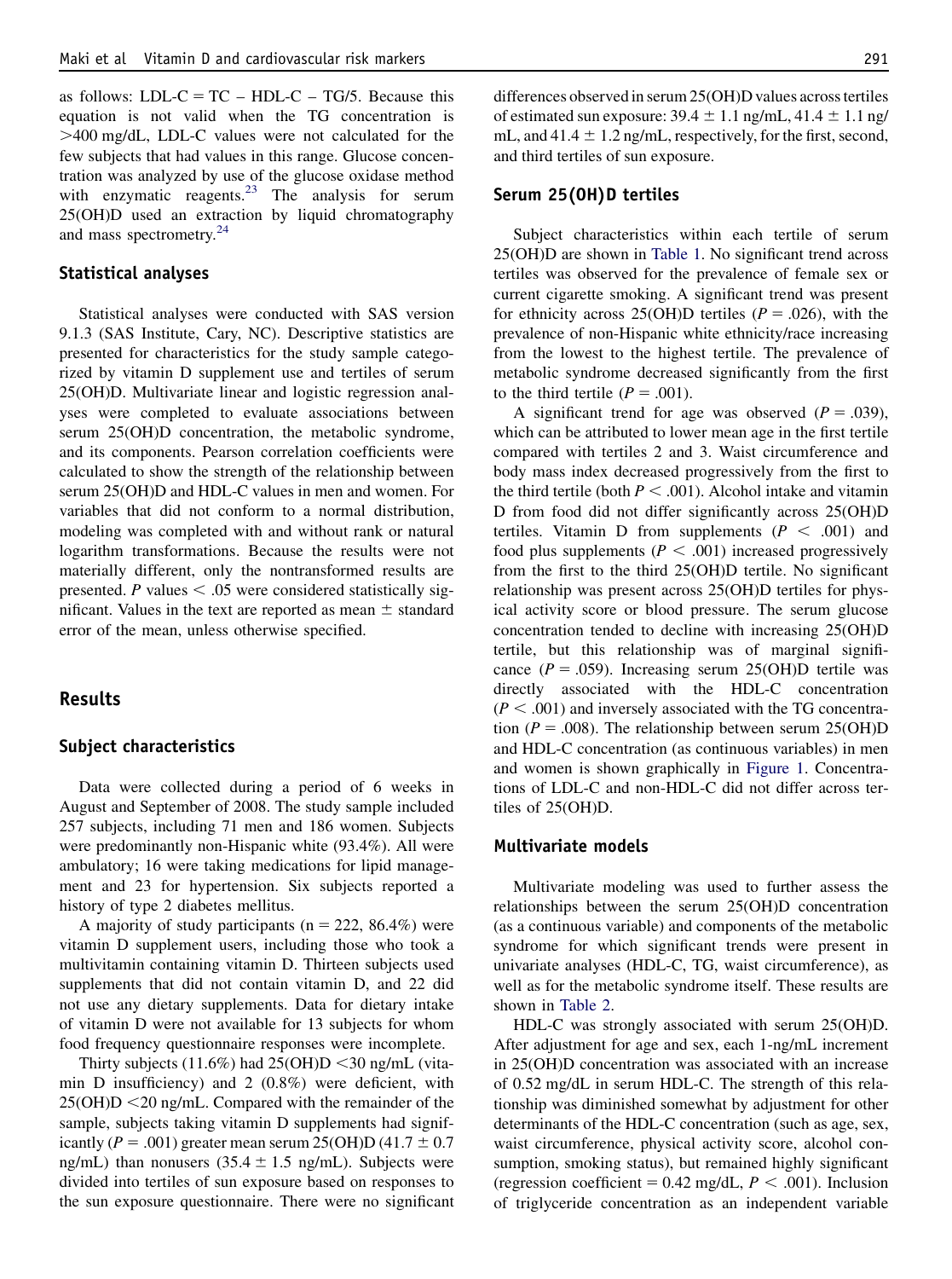|                                                  | Serum 25-hydroxyvitamin D                  |                                        |                                            |             |
|--------------------------------------------------|--------------------------------------------|----------------------------------------|--------------------------------------------|-------------|
|                                                  | Tertile 1<br>$\leq$ 34 ng/mL<br>$(n = 80)$ | Tertile 2<br>35-45 ng/mL<br>$(n = 90)$ | Tertile 3<br>$\geq$ 46 ng/mL<br>$(n = 87)$ | P for trend |
| Participants, n (%)*                             | 80 (31.1)                                  | 90 (35.1)                              | 87 (33.9)                                  |             |
| Women, n (%)                                     | 55 (68.8)                                  | 65 (72.2)                              | 66 (75.9)                                  | .305        |
| Non-Hispanic white, n (%)                        | 71 (88.8)                                  | 84 (93.3)                              | 85 (97.5)                                  | .026        |
| Current smoker, n (%)                            | 3(3.8)                                     | 2(2.2)                                 | 1(1.1)                                     | .280        |
| Current metabolic<br>syndrome, n $(%)^{\dagger}$ | 25(31.3)                                   | 13 (14.4)                              | 9(10.3)                                    | < .001      |
|                                                  | Mean $\pm$ SEM                             |                                        |                                            |             |
| Serum 25(OH)D, ng/mL                             | $29.7 \pm 0.4$                             | $39.8 \pm 0.3$                         | $52.1 \pm 0.8$                             | < .001      |
| Age, yr                                          | $48.3 \pm 1.6$                             | $53.1 \pm 1.6$                         | 53.0 $\pm$ 1.6                             | .039        |
| Waist circumference, cm                          | $94.5 \pm 2.0$                             | $89.9 \pm 1.5$                         | $85.6 \pm 1.2$                             | < .001      |
| Body mass index, $kg/m2$                         | $29.1 \pm 0.8$                             | $26.8 \pm 0.6$                         | $25.3 \pm 0.5$                             | < .001      |
| Alcohol intake, drinks/wk                        | $2.9 \pm 0.4$                              | $3.2 \pm 0.6$                          | $3.3 \pm 0.4$                              | .588        |
| Vitamin D intake, IU/d                           |                                            |                                        |                                            |             |
| From food                                        | $275.9 \pm 19.4$                           | $327.3 \pm 24.1$                       | $307.1 \pm 18.4$                           | .324        |
| From supplements                                 | $632.3 \pm 60.9$                           | $799.3 \pm 67.5$                       | $1019.4 \pm 77.1$                          | < .001      |
| From food $+$ supplements                        | $887.5 \pm 44.4$                           | $1104.7 \pm 74.9$                      | $1315.9 \pm 79.9$                          | < .001      |
| Physical activity score,<br>met-hrs/wk           | $278.6 \pm 5.6$                            | $284.8 \pm 5.8$                        | 290.8 $\pm$ 5.8                            | .139        |
| Systolic blood<br>pressure, mm Hq                | $119.5 \pm 1.4$                            | $119.0 \pm 1.5$                        | $118.3 \pm 1.5$                            | .583        |
| Diastolic blood<br>pressure, mm Hq               | $74.3 \pm 1.3$                             | $72.5 \pm 0.9$                         | 73.2 $\pm$ 1.0                             | .508        |
| Glucose, mg/dL                                   | $94.8 \pm 2.7$                             | $91.4 \pm 1.3$                         | $89.8 \pm 1.2$                             | .059        |
| Total cholesterol, mg/dL                         | $191.5 \pm 4.2$                            | $194.2 \pm 3.8$                        | $201.2 \pm 3.9$                            | .085        |
| Non-HDL cholesterol, mg/dL                       | $143.1 \pm 4.0$                            | $139.9 \pm 3.8$                        | $138.9 \pm 3.6$                            | .457        |
| LDL cholesterol, mg/dL                           | $121.0 \pm 3.6$                            | $121.2 \pm 3.5$                        | $122.0 \pm 3.2$                            | .838        |
| HDL cholesterol, mg/dL                           | $48.4 \pm 1.8$                             | $54.3 \pm 1.9$                         | $62.3 \pm 2.1$                             | < .001      |
| Triglycerides, mg/dL                             | $113.1 \pm 9.3$                            | $93.6 \pm 7.1$                         | $84.5 \pm 5.8$                             | .008        |

<span id="page-3-0"></span>Table 1 Characteristics of the participants by tertile of serum 25-hydroxyvitamin D concentration

HDL, high-density lipoprotein; LDL, low-density lipoprotein.

\*Because of a large number of tied values, the number of participants in each tertile is not equal.

 $\dagger$ Metabolic syndrome defined according to the updated definition described by Grundy et al.<sup>2</sup>

in the fully adjusted model did not alter the association between 25(OH)D and HDL-C (regression coefficient =  $0.42$  mg/dL,  $P < .001$ , data not shown in table).

The association between 25(OH)D and triglyceride concentration observed in the tertile analyses was no longer significant after adjustment for age and sex ( $P = .146$ ). After adjustment for age and sex, each 1-ng/mL increment in 25(OH)D was associated with a 0.31-cm smaller waist circumference ( $P < .001$ ). Adjustment for additional variables increased the strength of the association to a reduction of 0.38 cm in waist circumference for each 1 ng/mL increment in 25(OH)D ( $P < .001$ ). Substitution of body mass index for waist circumference as the dependent variable produced similar results (data not shown), suggesting a robust inverse association between serum 25(OH)D level and anthropometric indicators of adiposity.

Logistic regression models indicate that each 1-ng/mL increment in 25(OH)D was associated with a 5% reduction in the relative odds for metabolic syndrome in a model adjusted for age and sex  $(P = .006)$ . Adjustment for

additional variables (not including metabolic syndrome components) increased the strength of the relationship to a 7% reduction in the relative odds for metabolic syndrome for each 1 ng/mL increment in 25(OH)D ( $P = .003$ ).

# Sensitivity analyses

To assess possible confounding of the relationships of 25(OH)D concentration with metabolic cardiovascular risk factors related to use of dietary supplements other than vitamin D, multivariate models were run that included the variables shown in the final models in [Table 2](#page-5-0) as well as total intakes of selected nutrients (vitamins C and E, betacarotene, zinc, magnesium, and potassium) estimated from the Harvard Food Frequency Questionnaire responses. Including intakes of these nutrients did not significantly reduce the unexplained variance or materially alter the regression coefficients for 25(OH)D in any case when entered into the model individually or as a group. Additional analyses were completed in which subjects who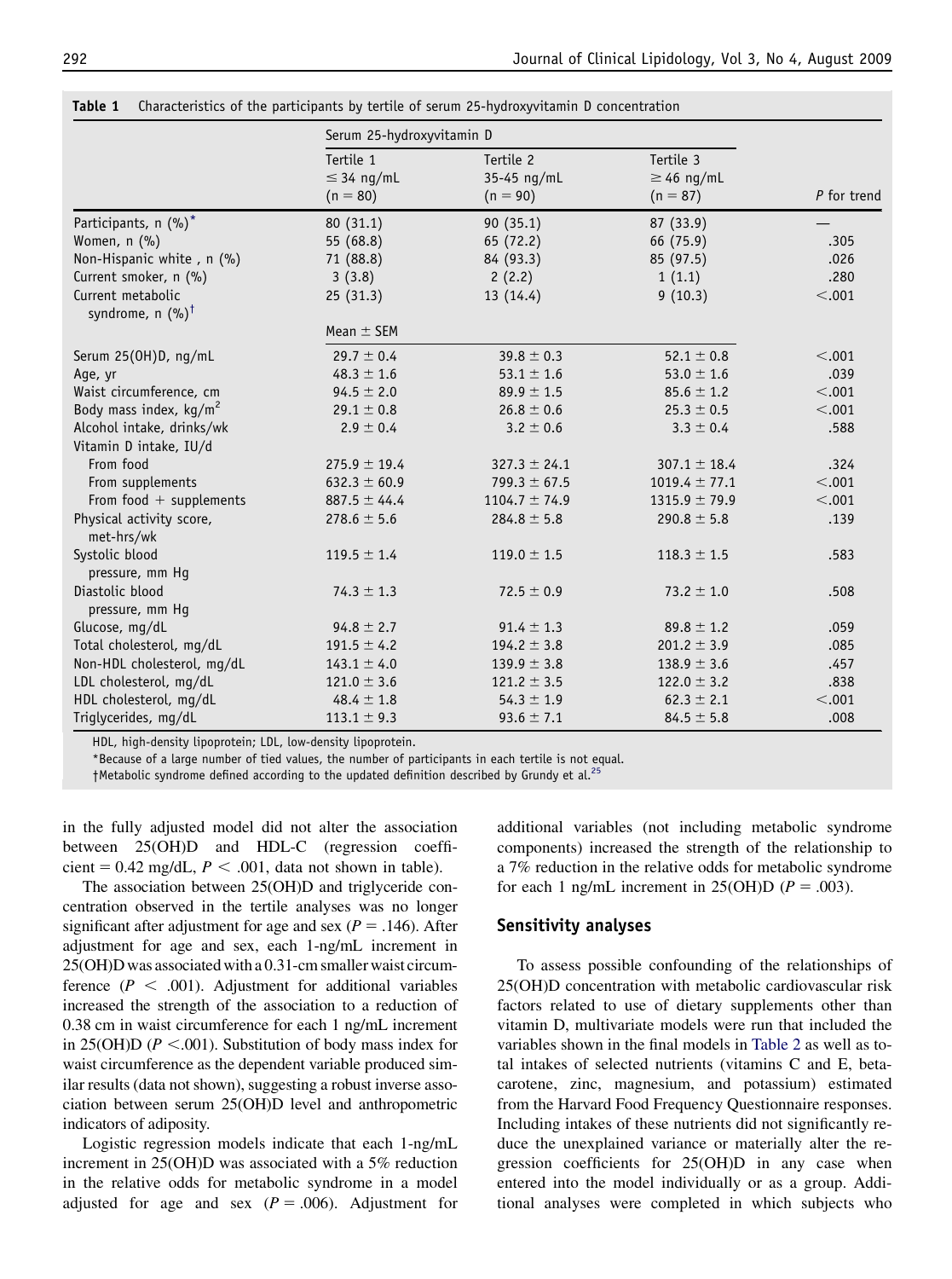<span id="page-4-0"></span>

Figure 1 Relationship between serum 25-hydroxyvitamin D and high-density lipoprotein (HDL) cholesterol concentrations in men and women.

were taking any medications intended to modify lipids, glucose, or blood pressure and those taking dietary supplements with known potential to alter the lipid profile (eg, fish oil, niacin  $>200$  mg/d) were excluded. Associations of 25(OH)D with HDL-C, waist circumference and metabolic syndrome remained highly statistically significant, although the multivariate regression coefficient for 25(OH)D as a predictor of HDL-C was reduced from 0.42 to 0.38 mg/ dL,  $P < .001$ .

# Discussion

The results of the present study indicate that serum 25(OH)D concentration is significantly inversely associated with prevalence of the metabolic syndrome in a group of generally healthy men and women, a large majority of whom had 25(OH)D levels in the normal range. Although 25(OH)D was inversely associated with glucose and TG concentrations, its relationship with the metabolic syndrome appeared to be driven primarily by strong associations with HDL-C (direct) and waist circumference (inverse). Neither systolic nor diastolic blood pressures were associated with 25(OH)D concentration. Although previous surveys also have reported associations between low 25(OH)D concentration and metabolic syndrome components, to our knowledge, the present investigation is the first to report this finding in a sample with a high prevalence of vitamin D dietary supplement users in which frequencies of vitamin D insufficiency and deficiency were low. Even among nondietary supplement users, mean 25(OH)D concentration was  $>$ 30 ng/mL, which we attribute to the study having been conducted at the end of the summer months.

In our sample, neither vitamin D from food nor sun exposure was a significant predictor of the serum 25(OH)D concentration. Vitamin D dietary supplement users had a greater mean 25(OH)D concentration than nonusers, and a graded relationship was present between daily vitamin D intake from supplements and the 25(OH)D concentration. Individuals in the top tertile for 25(OH)D had a mean daily intake of vitamin D from food and supplements of 1316 IU, compared with 888 IU among subjects in the lowest tertile. This difference of 428 IU in mean daily intake was associated with a difference of 22.4 ng/mL in mean 25(OH)D concentration.

Optimal vitamin D intake and serum 25(OH)D concentration have not been defined. Data from cohort studies suggest that low circulating levels of 25(OH)D are associated with greater risks for chronic diseases and mortality, although it is uncertain whether increases in 25(OH)D above the level of sufficiency (30 ng/mL) are associated with further risk reduction.<sup>[2,8](#page-6-0)</sup> Serum 25(OH)D levels of  $50 - 90$  ng/mL (approximately the level observed in the top tertile in our sample) are common in individuals with high sun exposure.[26](#page-7-0)

The most notable finding from the present study was the strong relationship between serum concentrations of 25(OH)D and HDL-C concentrations. Each 10-ng/mL increment in 25(OH)D was associated with an increase of 3.8 to 4.2 mg/dL in HDL-C after adjustment for established determinants of the HDL-C concentration. This is of considerable potential importance given that each 1-mg/dL increment in HDL-C is associated with a  $4 - 6\%$  reduction in coronary heart disease (CHD) risk.<sup>[21,27](#page-6-0)</sup> This finding differs somewhat from those of some other studies in which no relationship was reported<sup>[28,29](#page-7-0)</sup> or the relationship did not retain statistical significance in multivariate models.<sup>[9,10,30](#page-6-0)</sup> Dobnig et al<sup>[7](#page-6-0)</sup> reported a graded association between the HDL-C concentration and 25(OH)D concentration in a group of men undergoing angiography. However, their data suggest an increment of only  $\sim$  1.5 mg/dL in HDL-C for each 10-ng/mL increase in 25(OH)D concentration, considerably less than observed in our sample.

The reasons for the stronger association in our study are not entirely clear. However, our sample differed from most others in that it was enriched with vitamin D dietary supplement users and all data were collected at the end of the summer months when recent sun exposure was likely to have been above-average. Thus, our sample had markedly higher mean levels of 25(OH)D than has been the case in most population studies. Very limited data have been reported on the effects of supplemental vitamin D on HDL-C and other aspects of the serum lipoproteins lipid profile. We believe that such investigations should be undertaken.

A potential explanation for our observation of an inverse association between 25(OH)D and indicators of adiposity (waist and body mass index) may be that vitamin D is fat soluble and is therefore easily sequestered in adipose tissue. Thus, there is a greater storage capacity for vitamin D in overweight and obese individuals, which may result in a reduced circulating concentration of  $25(OH)D<sup>31</sup>$  $25(OH)D<sup>31</sup>$  $25(OH)D<sup>31</sup>$  As a result, to maintain a given circulating 25(OH)D concentration, overweight and obese individuals may have to consume greater quantities of vitamin D than would be the case for normal weight populations.

Results from our study are generally concordant with those from several investigators who have reported inverse associations between 25(OH)D concentration and increased prevalence of the metabolic syndrome (4-6,9,10). A greater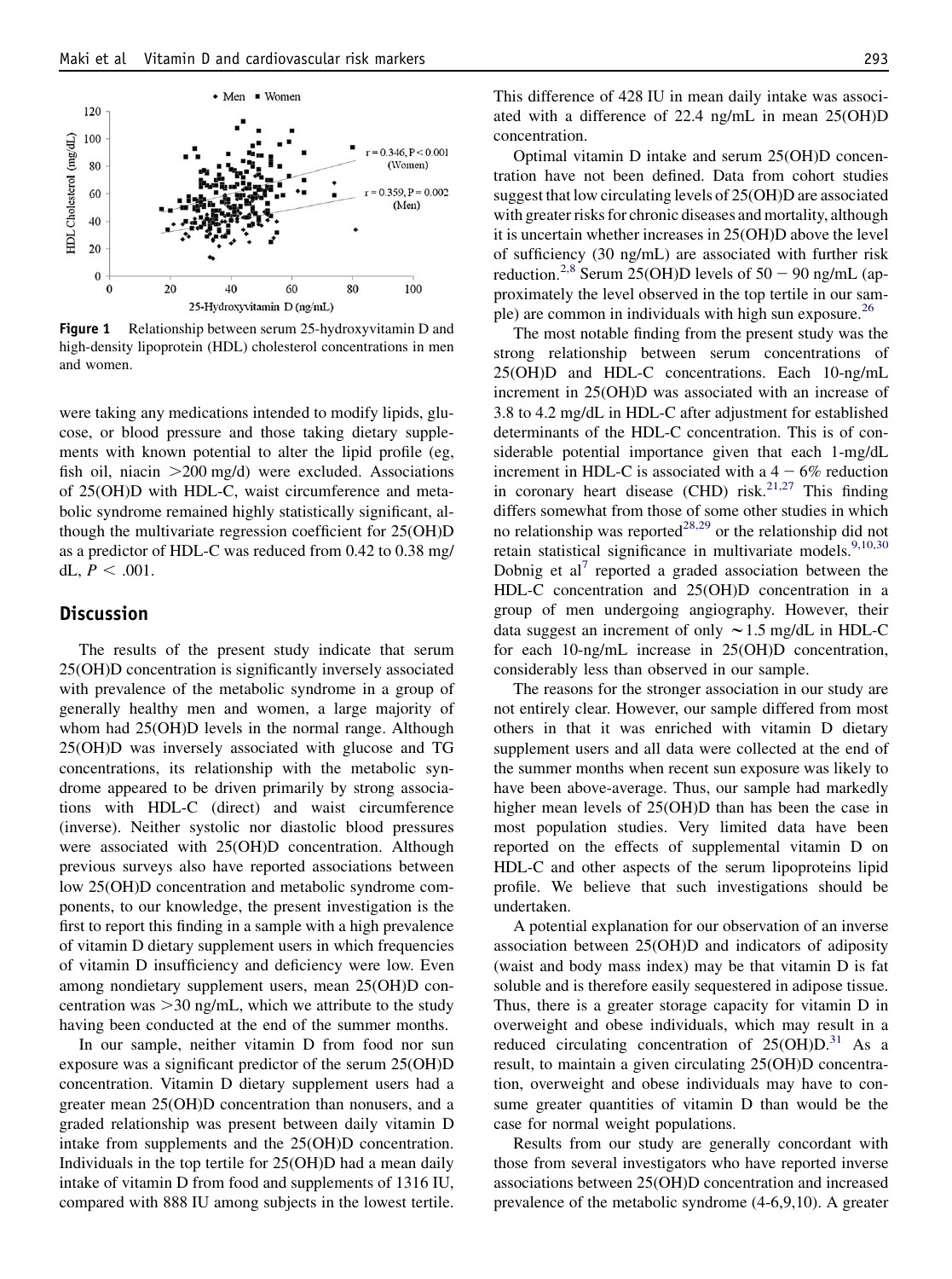|                                             | ß       | SE(S) | P value for $25(OH)D$ |
|---------------------------------------------|---------|-------|-----------------------|
| High-density lipoprotein cholesterol, mg/dL |         |       |                       |
| Model 1 <sup>*</sup>                        | 0.52    | 0.09  | < .001                |
| Model 2 <sup>t</sup>                        | 0.42    | 0.10  | < .001                |
| Triglycerides, mg/dL                        |         |       |                       |
| Model 1*                                    | $-0.59$ | 0.40  | .146                  |
| Waist circumference, cm                     |         |       |                       |
| Model 1 <sup>*</sup>                        | $-0.31$ | 0.08  | < .001                |
| Model $2^{\ddagger}$                        | $-0.38$ | 0.09  | < .001                |
| Metabolic syndrome                          |         |       |                       |
| $(0 = no, 1 = yes, logistic regression)^8$  |         |       |                       |
| Model 1*                                    | $-0.05$ | 0.02  | .006                  |
| Model 2 <sup>‡</sup>                        | $-0.07$ | 0.02  | .003                  |

<span id="page-5-0"></span>Table 2 Multivariate linear and logistic regression analyses for the relationships between serum 25-hydroxyvitamin D [25(OH)D] in ng/mL and selected cardiovascular risk markers (dependent variables)

\*Adjusted for age and sex.

†Adjusted for age, sex, waist circumference, physical activity score, alcohol consumption (average drinks per week), smoking status (no, yes), and vitamin D supplement use (no, yes).

‡Adjusted for age, sex, physical activity score, alcohol consumption, smoking status (no, yes), and vitamin D supplement use (no, yes).

 $§$ The relationship between an increase of 1 ng/mL in 25-hydroxyvitamin D and relative odds for metabolic syndrome may be calculated from e<sup>β</sup>. For example, for β = -0.05 as in Model 1, e<sup>-0.05</sup> = 0.95, indicating a 5% r 25(OH)D.

prevalence of metabolic syndrome in those with low  $25(OH)D$  has been reported previously in adults.<sup>[9,10](#page-6-0)</sup> chil-dren,<sup>[6](#page-6-0)</sup> and morbidly obese individuals.<sup>[5](#page-6-0)</sup> Increased abdominal adiposity and the presence of the metabolic syndrome are typically associated with insulin resistance. To date, little information has been published regarding the influence of interventions to increase 25(OH)D on insulin sensitivity.

A proposed mechanism through which greater blood levels of 25(OH)D might improve insulin sensitivity includes effects on the renin-angiotensin system. There is evidence to suggest that angiotensin II can induce insulin resistance through a mechanism related to the stimulation of nuclear factor kappa-light-chain-enhancer of activated B cells. $32,33$  Vitamin D may be involved in the regulation of this system because induction of vitamin D deficiency is followed by increased renin-angiotensin II expression.<sup>[34](#page-7-0)</sup> Thus, adequate vitamin D status may prevent angiotensin II-induced stimulation of nuclear factor kappa-light-chainenhancer of activated B cells, resulting in greater insulin sensitivity. Another possible mechanism may be related to insulin like growth factor-1 (IGF-1) receptors. For example, 1,25(OH)D, which is synthesized by hydroxylation of 25(OH)D, appears to promote the action of IGF-1 by increasing IGF-1 receptor expression.<sup>[35](#page-7-0)</sup> An increase in IGF-1 receptor expression could result in greater insulin sensitivity, primarily attributable to the structural homology and cross reactivity between IGF-1 receptors and insulin receptors.<sup>[9,35](#page-6-0)</sup>

It has also been suggested that calcium is an important regulator of energy metabolism and adiposity.<sup>[36,37](#page-7-0)</sup> Calcium plays a key role in the regulation of circulating 25(OH)D;  $1,25(OH)<sub>2</sub>D$ ; and parathyroid hormone, all of which may exert regulatory effects on energy metabolism. Results from in vitro investigations in human adipocytes suggest

that parathyroid hormone may stimulate increases in intracellular calcium and repartitioning of dietary energy to favor lipid storage.<sup>[36,37](#page-7-0)</sup> Individuals with  $25(OH)D$  insuffi-ciency often have elevated levels of parathyroid hormone.<sup>[38](#page-7-0)</sup> Whether the association between low 25(OH)D and adiposity is cause, effect, or an epiphenomenon is poorly understood at present and deserving of additional investigation.

Two surprising findings in the present study were the lack of association between 25(OH)D and blood pressure and our failure to observe a relationship between sun exposure and 25(OH)D concentration. Previous studies have suggested that low 25(OH)D may be associated with blood pressure elevation<sup>[39](#page-7-0)</sup> and that increasing the  $25(OH)D$  concentration may lower blood pressure.<sup>[40](#page-7-0)</sup> It is possible that  $25(OH)D$ insufficiency increases blood pressure, but that once a state of sufficiency has been reached, no further changes in blood pressure will occur.<sup>[39](#page-7-0)</sup> Because a large majority of our sample had  $25(OH)D$  levels  $>30$  ng/mL, this may have prevented detection of such a relationship in our dataset.

One potential explanation for our failure to find a relationship between estimated sun exposure and serum 25(OH)D is that the investigation took place in late summer, when many individuals may have been experiencing above-average sun exposure. In addition, the semiquantitative questionnaire used to assess sun exposure is a crude tool that may not have had sufficient precision to reflect important differences. Alternatively, because a large proportion of subjects were vitamin D supplement users, supplement use may have obscured a relationship between sun exposure and 25(OH)D.

A strength of this investigation is the fact that the data were collected during a short time frame, thus minimizing seasonal variations in exposure to the sun and serum lipid values. In addition, the sample was enriched with dietary supplement users, allowing the assessment of relationships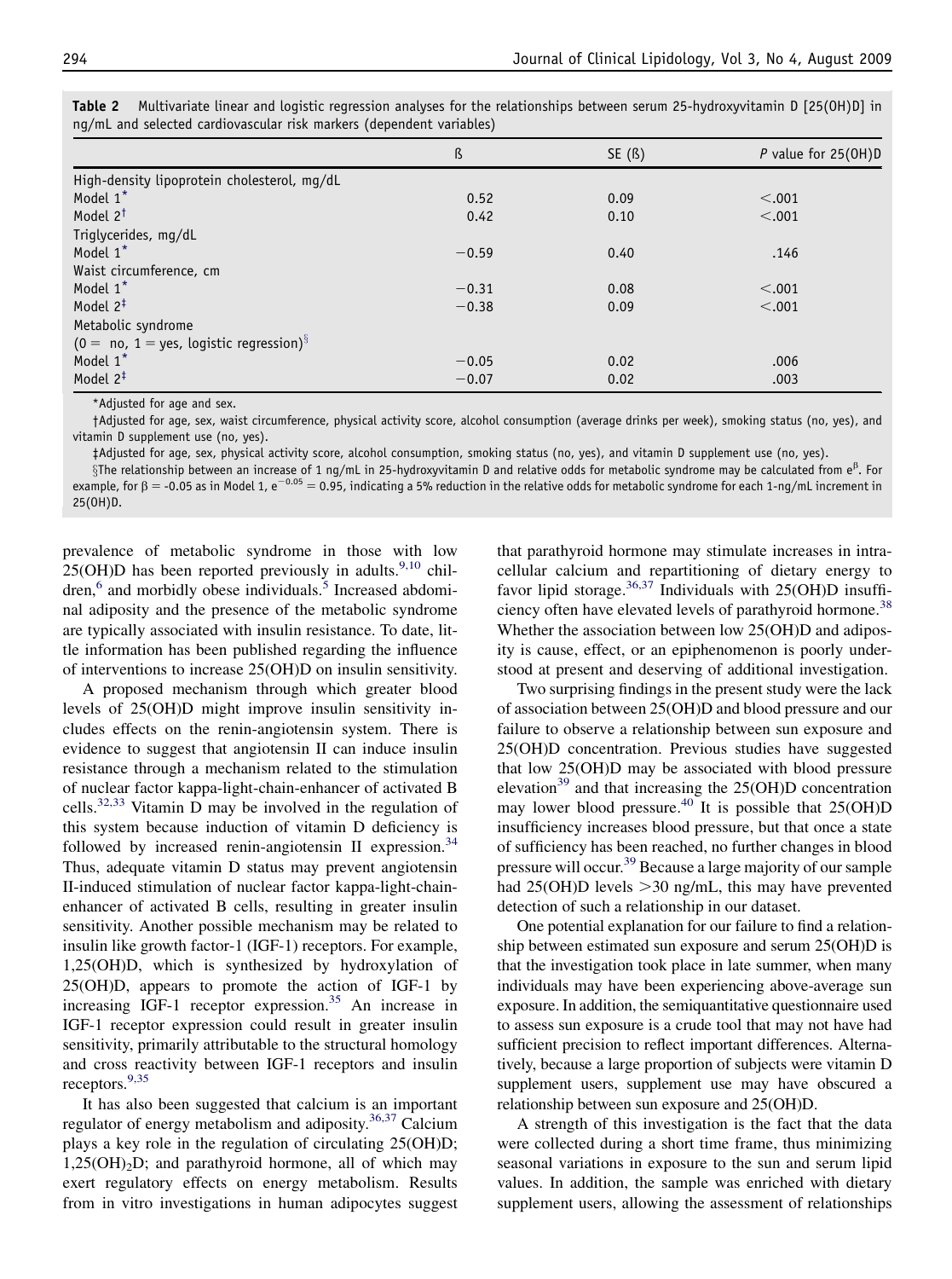<span id="page-6-0"></span>among those at the higher end of the 25(OH)D distribution. To the authors' knowledge, none of the previous investigations of these relationships have included significant numbers of habitual dietary supplement users.

This study also has several limitations that make the generalizability of these findings uncertain. First, this was a relatively small sample that was predominantly non-Hispanic white and generally healthy with few chronic diseases. Only a small percentage of subjects were nonsupplement users, limiting the ability to assess the relationship between dietary supplement use and 25(OH)D status. Furthermore, dietary supplement users may differ from the general population in many respects, including education level, income, and better self-reported health in comparison with individuals who don't take dietary supplements.<sup>[41](#page-7-0)</sup> Although we could find no evidence of material confounding of the reported relationships between 25(OH)D and metabolic cardiovascular risk factors by supplements other than vitamin D that many subjects were taking, such confounding cannot be completely ruled out because the measurement tools used may not be sensitive enough to rule out residual confounding. Similarly, the food frequency and sun exposure questionnaires provide only rough estimates for these known determinants of 25(OH)D status. Thus, our failure to find associations of sun exposure and dietary (nonsupplement) vitamin D with 25(OH)D concentration should be viewed with caution.

# Conclusion

In summary, in the present study, serum 25(OH)D concentration was directly correlated with the HDL-C level and inversely associated with waist circumference and prevalence of the metabolic syndrome. Serum 25(OH)D was greater in vitamin D supplement users and vitamin D from dietary supplements was significantly associated with the circulating 25(OH)D concentration. These results suggest that clinical trials should be undertaken to assess the impact of increasing vitamin D intake on the metabolic cardiovascular risk factor profile.

## Financial disclosures

This study was supported by Shaklee Corporation, Pleasanton, California. Drs. Maki and Rubin, Mr. Marshall, and Dr. Lawless have received research grant support from Shaklee Corporation. Mr. Wong and Dr. McManus are employees of Shaklee Corporation. Dr. Jensen has served as a consultant to Shaklee Corporation.

# References

- 1. Heaney RP. Functional indices of vitamin D status and ramifications of vitamin D deficiency. Am J Clin Nutr. 2004;80(Suppl):1706S–1709S.
- 2. Giovannucci E. Can vitamin D reduce total mortality? Arch Intern Med. 2007;167:1709–1710.
- 3. Wang TJ, Pencina MJ, Booth SL, et al. Vitamin D deficiency and risk of cardiovascular disease. Circulation. 2008;117:503–511.
- 4. Martini LA, Wood RJ. Vitamin D status and the metabolic syndrome. Nutr Rev. 2006;64:479–486.
- 5. Botella-Carretero JI, Alvarez-Blasco F, Villafruela JJ, Balsa JA, Vázquez C, Escobar-Morreale HF. Vitamin D deficiency is associated with the metabolic syndrome in morbid obesity. Clin Nutr. 2007;26:573–580.
- 6. Smotkin-Tangorra M, Purushothaman R, Gupta A, Nejati G, Anhalt H, Ten S. Prevalence of vitamin D insufficiency in obese children and adolescents. J Pediatr Endocrinol Metab. 2007;20:817–823.
- 7. Dobnig H, Pilz S, Scharnagl H, et al. Independent association of low serum 25-hydroxyvitamin D and 1,25-dihydroxyvitamin d levels with all-cause and cardiovascular mortality. Arch Intern Med. 2008;168: 1340–1349.
- 8. Giovannucci E, Liu Y, Hollis BW, Rimm EB. 25-hydroxyvitamin D and risk of myocardial infarction in men: a prospective study. Arch Intern Med. 2008;168:1174–1180.
- 9. Hyppönen E, Boucher BJ, Berry DJ, Power C. 25-hydroxyvitamin D, IGF-1, and metabolic syndrome at 45 years of age: a cross-sectional study in the 1958 British Birth Cohort. Diabetes. 2008;57:298–305.
- 10. Liu E, Meigs JB, Pittas AG, et al. Plasma 25-hydroxyvitamin d is associated with markers of the insulin resistant phenotype in nondiabetic adults. J Nutr. 2009;139:329–334.
- 11. Holick MF, Chen TC. Vitamin D deficiency: a worldwide problem with health consequences. Am J Clin Nutr. 2008;87(Suppl):1080S–1086S.
- 12. Lee JH. O'Keefe JH, Bell D, Hensrud DD, Holick MF. Vitamin D deficiency an important, common, and easily treatable cardiovascular risk factor? J Am Coll Cardiol. 2008;52:1949–1956.
- 13. Dietary Reference Intakes. National Academy of Sciences. Institute of Medicine. Food and Nutrition Board. DRI table for biotin, choline, folate, niacin, pantothenic acid, riboflavin, thiamin, vitamin A, vitamin B6, vitamin B12, vitamin C, vitamin D, vitamin E and vitamin K. Available at: [http://www.iom.edu/Object.File/Master/7/296/webtablev](http://www.iom.edu/Object.File/Master/7/296/webtablevitamins.pdf) [itamins.pdf.](http://www.iom.edu/Object.File/Master/7/296/webtablevitamins.pdf) Accessed July 14, 2009.
- 14. Autier P, Gandini S. Vitamin D supplementation and total mortality: a meta-analysis of randomized controlled trials. Arch Intern Med. 2007; 167:1730–1737.
- 15. Hathcock JN, Shao A, Vieth R, Heaney R. Risk assessment for vitamin D. Am J Clin Nutr. 2007;85:6–18.
- 16. Block G, Jensen CD, Norkus EP, et al. Usage patterns, health, and nutritional status of long-term multiple dietary supplement users: a cross-sectional study. Nutr J. 2007;6:30.
- 17. Jacques PF, Felson DT, Tucker KL, et al. Plasma 25-hydroxyvitamin D and its determinants in an elderly population sample. Am J Clin Nutr. 1997;66:929–936.
- 18. Burgaz A, Akesson A, Oster A, Michaëlsson K, Wolk A. Associations of diet, supplement use, and ultraviolet B radiation exposure with vitamin D status in Swedish women during winter. Am J Clin Nutr. 2007;86:1399–1404.
- 19. Sallis JF, Haskell WL, Wood PD, et al. Physical activity assessment methodology in the Five-City Project. Am J Epidemiol. 1985;121:91-106.
- 20. Willett WC, Reynolds RD, Cottrell-Hoehner S, Sampson L, Browne ML. Validation of a semi-quantitative food frequency questionnaire: comparison with a 1-year diet record. J Am Diet Assoc. 1987;87:43–47.
- 21. National Cholesterol Education Program Expert Panel, Third Report. Detection, evaluation, and treatment of high cholesterol in adults (Adult Treatment Panel III). NIH Publication 02–5215. Available at: [http://www.](http://www.nhlbi.nih.gov/guidelines/cholesterol/atp3_rpt.htm) [nhlbi.nih.gov/guidelines/cholesterol/atp3\\_rpt.htm.](http://www.nhlbi.nih.gov/guidelines/cholesterol/atp3_rpt.htm) Accessed July 15, 2009.
- 22. Friedewald WT, Levy RI, Fredrickson DS. Estimation of the concentration of low-density lipoprotein cholesterol in plasma, without use of the preparative ultracentrifuge. Clin Chem. 1972;18:499–502.
- 23. Kadish AH, Hall DA. A new method for the continuous monitoring of blood glucose by measurement of dissolved oxygen. Clin Chem. 1965; 11:869–875.
- 24. Schmidt-Gayk H, Bouillon R, Roth HJ. Measurement of vitamin D and its metabolites (calcidiol and calcitriol) and their clinical significance. Scand J Clin Lab Invest Suppl. 1997;227:35–45.